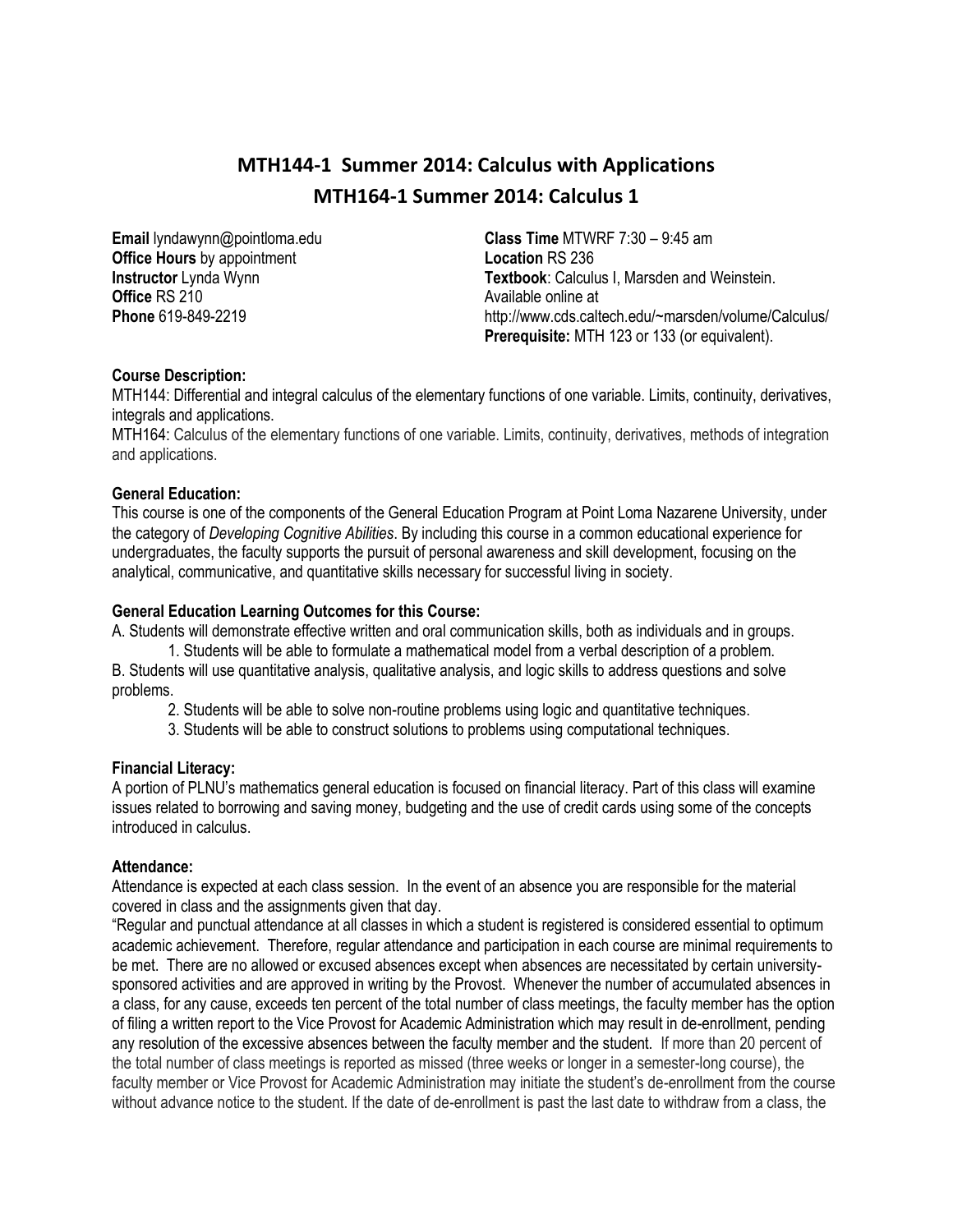student will be assigned a grade of W or WF consistent with university policy in the Grading section of the catalog. There are no refunds for courses where a de-enrollment was processed." (see catalog for full text)

### **Final Exam: Date and Time**

The final exam date and time is set by the university at the beginning of the semester and may not be changed by the instructor. Only in the case that a student is required to take three exams during the same day of finals week is an instructor authorized to change the exam date and time for that particular student.

**Grading:** Grades for the course will be based on homework (25%), three exams (45%), and a final exam (30%). Grades are posted on eclass. An estimate of your current overall grade is provided. Note that your grade is weighted so it cannot be computed by simply adding up all of the points.

| <b>Grading Scale in percentages</b> | А          | В                                                          |                 | D          |
|-------------------------------------|------------|------------------------------------------------------------|-----------------|------------|
|                                     |            | (87.5, 90)                                                 | (77.5, 80)      | (67.5, 70) |
|                                     |            | $[92.5, 100]$ $[82.5, 87.5]$ $[72.5, 77.5]$ $[62.5, 67.5]$ |                 |            |
|                                     | [90, 92.5] | [80, 82.5]                                                 | $\ $ [70, 72.5) | [60, 62.5] |

**Homework (25%):** Homework will be assigned every class meeting. A homework assignment is late if it is not received at the start of class on the due date. No late homework will be accepted; however, the two lowest homework scores will be dropped. Please be sure that your homework is stapled together and the problems are in order. Homework will be scored on a combination of completeness and correctness. A random selection (the same for all people) of the problems will be graded on any homework assignment.

**Tests (45%) and Final Exam (30%):** Tests and the final exam will include problems and questions over material assigned in the text, readings and handouts, as well as material presented in class.

No examination shall be missed without prior consent by me or you experience a well-documented emergency beyond your control. A score of zero will be assigned for an examination that is missed without prior consent or a well-documented emergency beyond your control. The examination schedule is included in the daily schedule. I do not intend to accept excuses such as poor communication with parents, benefactors, sport team sponsors and/or travel agents.